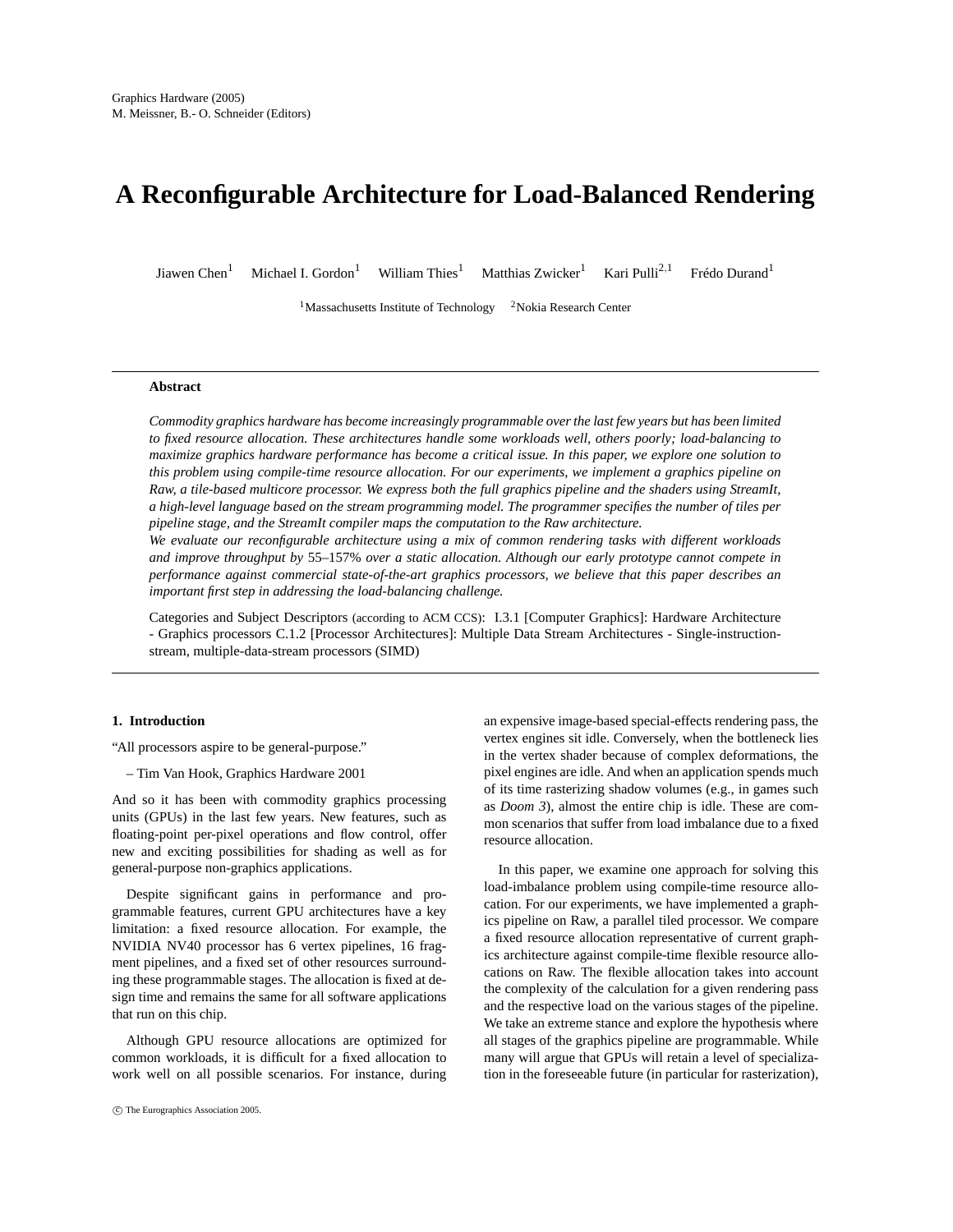<span id="page-1-1"></span>we show that our hypothesis allows us to explore a point in the design space that permits efficient load balancing. We hope that this work will inspire graphics hardware designs that are reconfigurable and yield better resource utilization through load-balancing.

# **1.1. Overview**

The prototype implementation of our approach is made feasible by two unique technologies: a multicore processor with programmable communication networks and a programming language that allows us to specify the topology of the graphics pipeline using high-level language constructs. Our rendering pipeline is executed on the Raw processor [\[TKM](#page-9-0)<sup>∗</sup> 02], which is a highly scalable architecture with programmable communication networks. The programmable networks allow us to realize pipelines with different topologies; hence, we can allocate computation units to rendering tasks based on the demands of the application. We program Raw using StreamIt [\[GTK](#page-9-1)<sup>\*</sup>02], which is a high-level language based on a stream abstraction. The stream programming model of StreamIt facilitates the expression of parallelism with high-level language constructs. The StreamIt compiler generates code to control Raw's networks and relieves the programmer of the burden of manually managing data routing between processor tiles. On the compiler side, our main challenge has been to extend StreamIt to handle the variable data rates present in 3D rendering due to the variable number of pixel outputs per triangle and shader lengths.

We should emphasize that our implementation is meant as a proof of concept. Beyond the implementation of loadbalancing for 3D rendering in this particular environment, the thesis of this article is that load-balancing and increased programmability can be achieved through the following approach:

- **A multicore chip with exposed communication** enables general-purpose computation and resource reallocation by rerouting data flow.
- **A stream-based programming model** facilitates the expression of arbitrary computation.
- **A compiler approach to static load-balancing** facilitates the appropriate mapping of computing units for each application phase. The programmer specifies the number of computing units allocated to each stage of the pipeline.

We focus on load balancing and the programming model at the cost of the following points, which we plan to address in future work. First, we do not emphasize the memory system, although we acknowledge its crucial influence on graphics hardware performance. Second, we focus on the high-level architecture of the chip and its resource allocation and do not address the design of individual processing elements (in particular, vector computation capabilities would likely improve our current performance). Third, we only explore load balancing at compilation time, where different rendering passes can have different static configurations. We leave dynamic load balancing, where the configuration changes within a rendering pass, as an exciting topic for future research. Finally, we push full programmability quite far and do not use specialized units for rasterization, the stage of the 3D pipeline that seems least likely to become programmable in the near future for performance reasons. Specializing triangle rasterizers to support other rendering primitives (e.g., point sprites) is a promising part of our ongoing research agenda.

Despite these limitations, and although the performance obtained by our simulation cannot compete with state-ofthe-art graphics cards, we believe that this paper describes an important first step in addressing the load-imbalance problem in current graphics architectures. Solving this problem is important because doing so maximizes the use of available GPU resources, which in turn implies a more efficient and cost-effective rendering architecture. We hope to encourage the design of reconfigurable graphics architectures in the future.

**Paper organization.** The rest of this paper is organized as follows: After reviewing related work in Section [1.2,](#page-1-0) we provide an overview of the Raw processor and the StreamIt language in Section [2.](#page-2-0) We then discuss mapping a rendering pipeline to such a framework (Section [3\)](#page-4-0), followed by a series of case studies illustrating the improvements in processor utilization that we achieve through flexible resource allocation (Section [4\)](#page-6-0).

# <span id="page-1-0"></span>**1.2. Related Work**

Parallelism is a key source of the immense computation power of graphics processors. Recent studies have focused on various aspects such as parallel interfaces [\[ISH98\]](#page-9-2) or load distribution and scalability with parallel pipelines [\[EIH00\]](#page-9-3). Both general-purpose processors [\[NK96\]](#page-9-4) and PC clus-ters [\[HHN](#page-9-5)<sup>\*</sup>02] have been used for parallel rendering. However, these systems do not apply compile-time load balancing for each application or rendering pass. Hence, they may suffer from the same load imbalances as special purpose hardware. In contrast, our system focuses on flexible resource allocation at a fine level of granularity.

Pioneering work in programmable and reconfigurable architectures include PixelFlow [\[EMP](#page-9-6)<sup>∗</sup> 97] and the Pixel Machine [\[PH89\]](#page-9-7). PixelFlow had programmable vertex and fragment processing and the ability to balance the load between the two on similar processing elements. The Pixel Machine featured a programmable pipeline implementation and the ability to map these algorithms onto its compute nodes. These designs were workstation architectures and required a large amount of hardware. With the increasing transistor budget provided by modern manufacturing processes, it has become more viable to add a certain level of programmability to various functional units in consumer GPUs,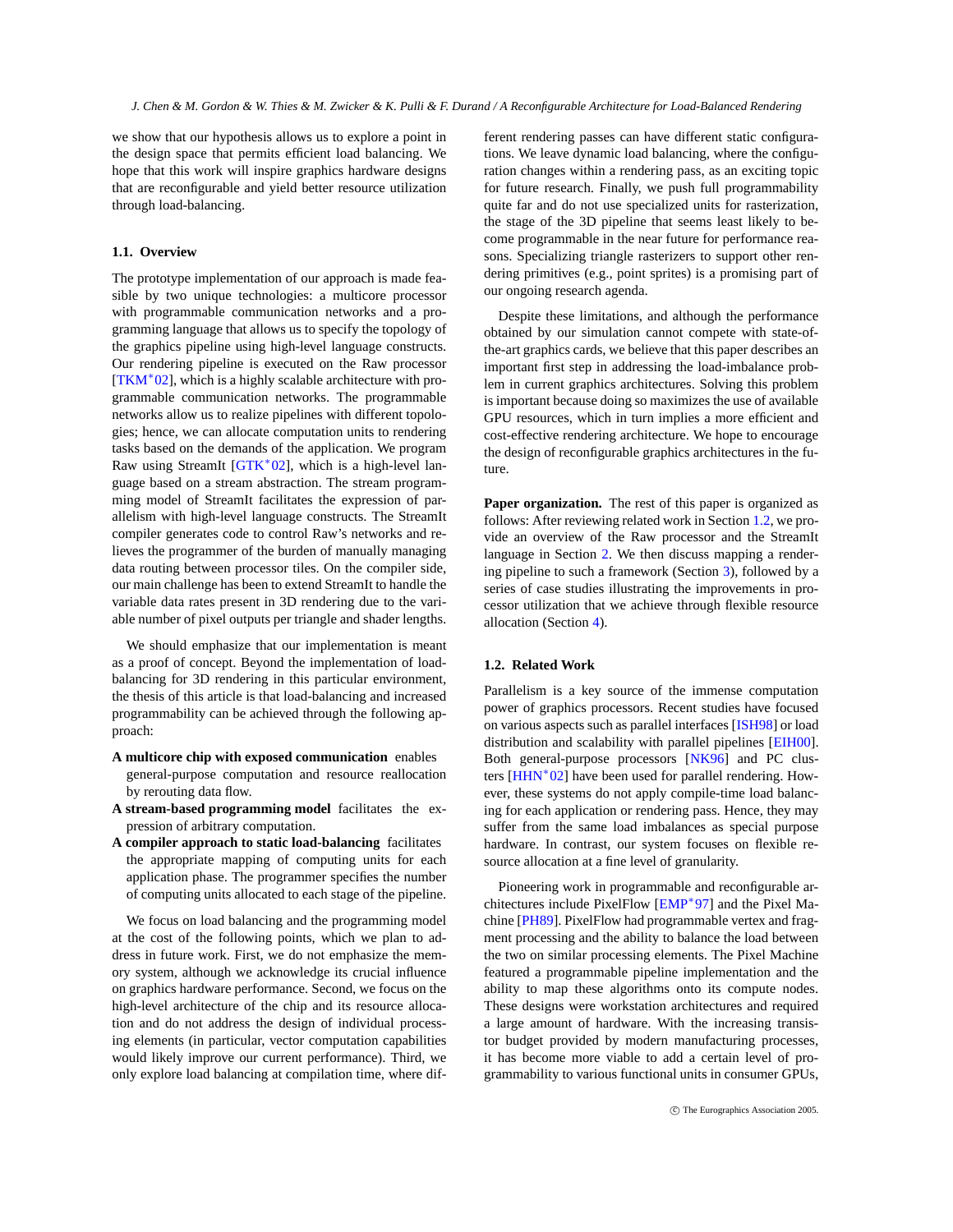<span id="page-2-2"></span>e.g., the vertex unit [\[LKM01\]](#page-9-8). Also, a number of highlevel languages and compilers are now available to program these units [\[PMTH01,](#page-9-9)[MGAK03,](#page-9-10)[MQP02\]](#page-9-11). Hence, computer graphics hardware has become more and more attractive for general purpose, high-performance computing. In particular, the architecture of rendering pipelines closely matches the concept of stream processing. For example, Buck et al. [\[BFH](#page-9-12)<sup>∗</sup> 04] presents a streaming language that permits the implementation of streaming algorithms on a graphics processor. We focus on expressing the rendering pipeline and mapping it to a general-purpose processor.

Owens et al. [\[ODK](#page-9-13)<sup>\*00</sup>] characterizes rendering as a stream operation and demonstrates the implementation of a fixed-function pipeline on a data-parallel stream processor. We use a tiled stream processor, the Raw machine, and we make the pipeline completely programmable. The application developer can compile several pipelines, and change the graph topology at runtime, allowing for compile-time load balancing.

Our approach is also related to the shader algebra [\[MTP](#page-9-14)<sup>∗</sup> 04] where shaders can be combined and code analysis leads to efficient compilation and dead-code elimination.

In this paper, we start from the assumption that future GPUs will contain a single type of general purpose processing tile that can be assigned flexibly to different tasks (the upcoming unified shaders are going in this direction [\[Bly05\]](#page-9-15)). Our goal is to study the implications and challenges that this scenario imposes on the "driver" of such a processor. The driver will be of critical importance because it allocates resources depending on the rendering task and ensures that the processor is used efficiently. We build on solutions in the stream compiler community to tackle this challenge.

## <span id="page-2-0"></span>**2. Background**

In this section, we give an overview of the two main technologies that our system is built upon: the Raw processor (Section [2.1\)](#page-2-1) and the StreamIt language and compiler (Section [2.2\)](#page-3-0).

## <span id="page-2-1"></span>**2.1. The Raw Processor**

The Raw processor [\[TKM](#page-9-0)<sup>\*</sup>02, TLM<sup>\*</sup>04] is a versatile architecture that achieves scalability by addressing the wire delay problem. Raw also aims to be as efficient as an ASIC while still running general purpose programs with reasonable performance. Raw approaches these challenges by exposing its rich on-chip resources, which include logic, wires, and pins, through a new ISA to the software. In contrast to other architectures, this allows Raw to more effectively exploit all forms of parallelism, including instruction, data, and thread level parallelism, as well as pipeline parallelism.

**Tile-Based Processor Architecture.** Raw is a parallel processor with a 2-D array of identical, programmable tiles. Each tile contains a *compute processor* as well as a *switch processor* that manages four networks to neighboring tiles. The compute processor is composed of an eight-stage in-order single-issue MIPS-style processor, a four-stage pipelined floating point unit, a 32kB data cache, and a 32kB instruction cache. The current prototype is implemented in an IBM 180nm ASIC process running at 425MHz; on one chip, it contains 16 uniform tiles arranged in a square grid. The theoretical peak performance of this prototype is 6.8 GFLOPS. In this paper, we gather results using *btl*, a cycleaccurate simulator that can model multiple tile configurations. We use a 64-tile configuration for our results. Though the prototype chip contains only 16 tiles, a 64-tile fabric is under construction.

**On-Chip Communication Networks.** The switch processors control four 32-bit full-duplex on-chip networks. The networks are register-mapped, blocking, and flowcontrolled, and they are integrated directly into the bypass paths of the processor pipeline. As a key innovative feature of Raw, these networks are exposed to the software through the Raw ISA.

There are two *static* networks and two *dynamic* networks. The static networks are used for communication patterns that are known at compile time. To route a word from one tile to another over a static network, it is the responsibility of the compiler to insert a route instruction on every intermediate switch processor. The static networks are ideal for regular stream-based traffic and can also be used to exploit instruction level parallelism [\[TLAA03\]](#page-9-17). The dynamic networks support patterns of communication that vary at runtime. Items are transmitted in packets; a header encodes the destination tile and packet length. Routing is done dynamically by the hardware, rather than statically by the compiler. There are two dynamic networks: a *memory* network for trusted clients (data caches, I/O, etc.) and a *general* network for use by applications.

**Memory System.** On the boundaries of the chip, the network channels are multiplexed onto the pins to form flexible I/O ports. Words routed off the side of the chip emerge on the pins, and words put on the pins by external devices appear on the networks. Raw's memory system is built by connecting these ports to external DRAMs. For the 16 tile configuration, Raw supports a maximum of 14 ports, which can be connected to as many as 14 full-duplex DRAM memory banks, leading to a memory bandwidth of 47.6GB per second. While there are I/O ports only on the boundary of the chip, any tile can access memory by routing requests and data over the networks. Memory accesses from inner tiles are almost as efficient as boundary tiles because the on-chip network latency (1 cycle / hop) is negligible compared to the off-chip memory latency.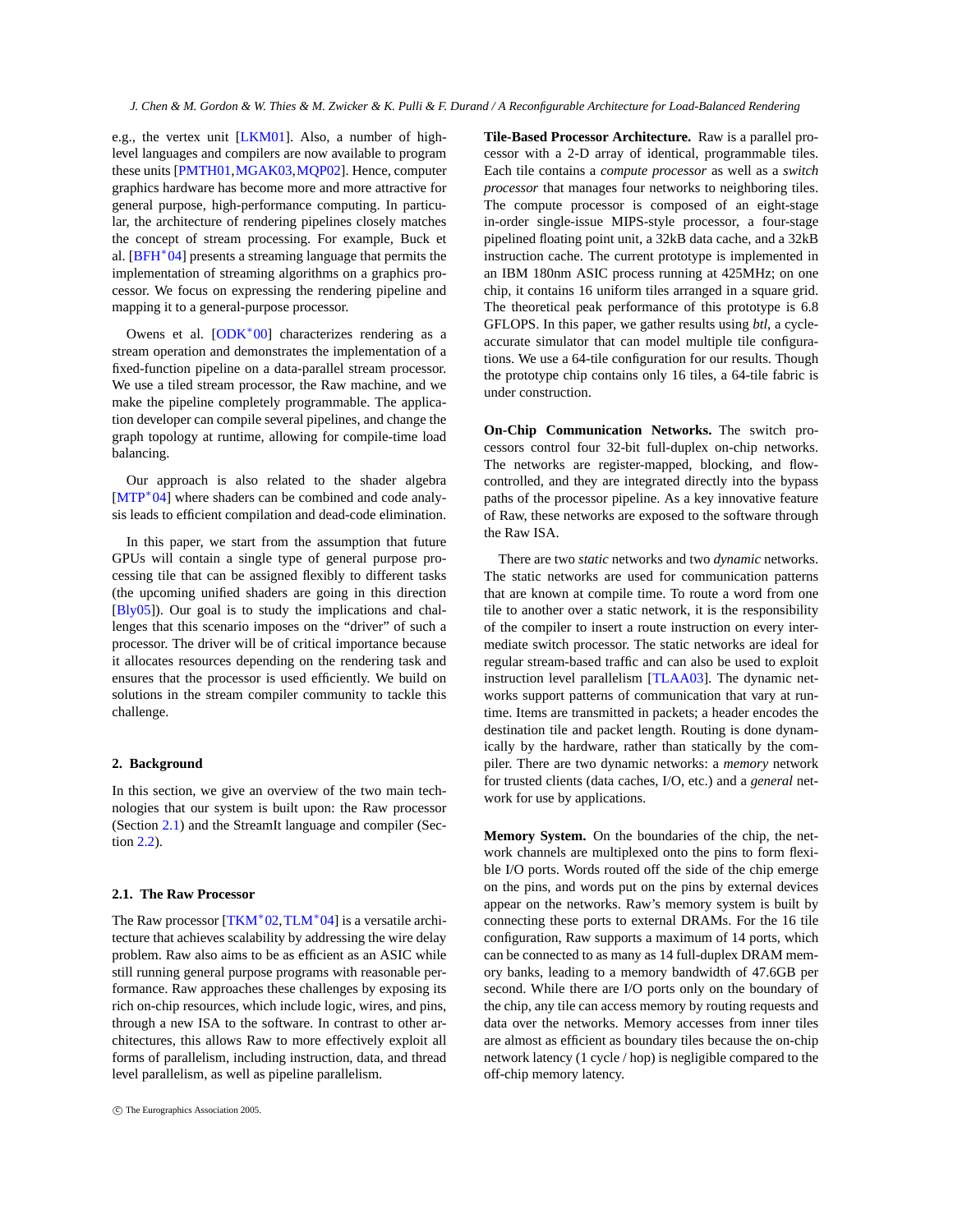<span id="page-3-1"></span>**Raw as Graphics Hardware.** We believe the Raw architecture is interesting for graphics hardware developers, because its design goals share a number of similarities with current GPUs. Raw is tailored to effectively execute a wide variety of computations, from special purpose computations that are often implemented using ASICs to conventional sequential programs. GPUs exploit data parallelism (by replicating rendering pipelines, using vector units), instruction level parallelism (in super-scalar fragment processors), and pipeline parallelism (by executing all stages of the pipeline simultaneously). Raw, too, is capable of exploiting these three forms of parallelism. In addition, Raw is scalable: it consists of uniform tiles with no centralized resources, no global buses, and no structures that get larger as the tile count increases. In contrast to GPUs, Raw's computational units and communication channels are fully programmable, which opens up almost unlimited flexibility in laying out a graphics pipeline and optimizing its efficiency.

On the other hand, the computational power of the current 16 tile, prototype Raw processor is more than an order of magnitude smaller than the power of current GPUs. The obvious reason is that the number of parallel operations on Raw is much smaller than on GPUs (Raw's computation units do not perform vector computation). In addition, Raw is a research prototype implemented with a 180nm process; an industrial design with a modern 90nm process would achieve higher clock frequencies.

Hence, in this paper we do not intend to compete with current GPUs in terms of absolute performance, but we show the benefits of a flexible and scalable architecture for efficient resource utilization. The optimization of the Raw architecture for graphics pipelines is an exciting direction for future research.

#### <span id="page-3-0"></span>**2.2. The StreamIt Programming Language**

StreamIt [\[TKA02,](#page-9-18) [GTK](#page-9-1)<sup>\*</sup>02] is a high-level stream language that aims to be portable across communication-exposed architectures such as Raw. The language exposes the parallelism and communication of streaming programs without depending on the topology or granularity of the underlying architecture. The StreamIt programming model is based on a *structured stream abstraction*: all stream graphs are built out of a hierarchical composition of filters, pipelines, split-joins, and feedback-loops (described below).

As we will describe in more detail in Section [3,](#page-4-0) the structured stream graph abstraction provided by StreamIt lends itself to expressing data parallelism and pipeline parallelism that appear in graphics pipelines. In particular, we will show how to use StreamIt for high-level specification of rendering pipelines with different topologies. As previously published, StreamIt permits only fixed data rates. In order to implement a graphics system that allows different triangle sizes, support for variable data rates is necessary. In this work, we add variable data rates to the StreamIt language and compiler.

**Language Constructs.** The basic unit of computation in StreamIt is the *filter*. A filter is a single-input, single-output block with a user-defined procedure for translating input items to output items. Filters send and receive data to and from other filters through FIFO queues with compilerchecked data types. StreamIt distinguishes between filters with *static* and *variable* data rates. A static data rate filter reads a fixed number of input items and writes a fixed number of output items each time it fires, whereas a variable data rate filter may read or write a varying number of items.

In addition to the filter, StreamIt provides three language constructs to compose *stream graphs*: pipeline, split-join, and feedback-loop. We call each of these constructs, including a filter, a *stream*. In a pipeline, streams are connected in a linear chain so that the outputs of one stream are the inputs to the next stream. In a split-join configuration, the output from a stream is split and sent to multiple (not necessarily identical) streams that have the same input data type. The data can be either duplicated or placed in a weighted roundrobin scheduling policy. The parallel streams must either be joined somewhere downstream or the split-join must serve as the sink for the entire stream graph. The programmer can specify data-parallelism by varying the width of the splitjoin. The feedback-loop enables a stream to receive input from downstream, for applications such as MPEG.

#### **2.3. Compiling StreamIt to Raw**

A compiler for mapping static data rate StreamIt to Raw has been described in previous work [\[GTK](#page-9-1)<sup>∗</sup>02]. Compilation involves four stages: dividing the stream graph into load-balanced partitions, laying out the partitions on the chip, scheduling communication between the partitions, and generating code. In this paper, automatic load-balancing is disabled: as we assume that the programmer has domainspecific knowledge about the work requirements, each filter in the program is directly mapped to a single tile. We summarize the operation of the layout and communication scheduling stages below and describe how to extend them to variable data rates in Section [3.3.](#page-5-0)

**Layout** The layout stage assigns each filter in the stream graph to a Raw tile while minimizing communication and synchronization. Since an exhaustive search for the optimal layout is computationally intractable, we use a simulated annealing algorithm that incrementally adjusts the layout to optimize a cost function. The cost function measures the memory latency and communication overhead for a given layout, as well as the synchronization imposed when independent communication channels are mapped to intersecting routes on the chip. For example, placing memory intensive filters closer to the boundary will reduce the memory latency component of the cost function. If there are fewer filters than tiles, certain tiles will remain unmapped; unmapped tiles will be utilized for routing. For all layouts used in our ex-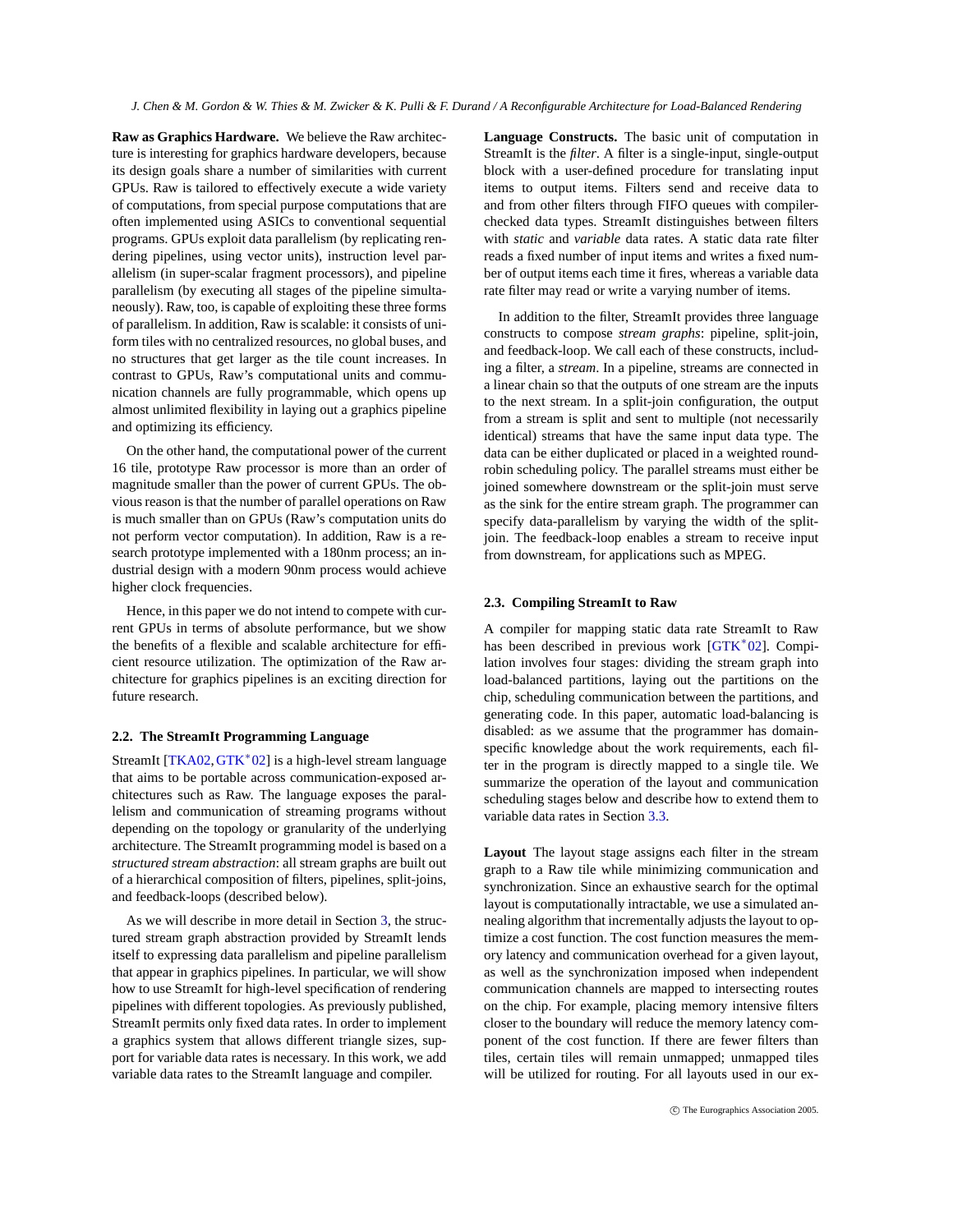<span id="page-4-2"></span>periments, the simulated annealing algorithm ran in under 5 minutes on a Pentium Xeon 2.8 GHz machine.

**Communication Scheduling** Communication scheduling maps the abstract communication channels of the stream graph to Raw's static network, maximizing throughput while avoiding deadlock. As multiple logical channels from the stream graph might be multiplexed over a single physical network link, routing operations are sequenced to minimize the amount of time that a given tile is idle waiting for another pair of tiles to communicate. This static communication schedule is calculated by simulating the firing of filters in the stream graph and recording the communication pattern for each switch processor.

#### <span id="page-4-0"></span>**3. Flexible Graphics Pipelines Using StreamIt**

To address the load-balancing problem, we designed a *flexible* graphics pipeline using general purpose hardware, where the allocation of resources to tasks can be changed to adapt to the input. We first describe how we express the graphics pipeline using StreamIt, before presenting our extension of the compiler to enable variable data rates.

The StreamIt philosophy is to implement filters as interchangeable components. In the flexible pipeline, the different stages are implemented as StreamIt filters and allocated to Raw by the StreamIt compiler. The programmer is free to vary the pipeline topology by rearranging the filters and recompiling. The flexible pipeline has several advantages over a fixed pipeline on the GPU. First, any filter (i.e., stage) in the pipeline can be changed. For example, in the first two passes of shadow volume rendering, texture mapping is not used, and we can perform dead-code elimination. The entire pipeline is changed so that texture coordinates are neither interpolated nor part of the dataflow, and the pixel shader stage is removed. For the third pass, these functions are restored. Second, the topology does not even need to conform to any traditional pipeline configuration. In our image processing case study (Section [4.3\)](#page-7-0), the current GPU method would render the scene to a texture and use a complex pixel shader to perform image filtering. We simply reconfigure Raw to act as a extremely parallel image processor.

In our case studies (Section [4\)](#page-6-0) we compare the performance of a flexible pipeline against a fixed-allocation reference pipeline. The reference pipeline models the same design tradeoff as made in GPUs in fixing the ratio of fragment to vertex units. We demonstrate that a flexible pipeline better balances the load across the available resources and achieves up to a 157% increase in throughput.

## **3.1. Pipeline Implementation**

The reference pipeline is implemented using StreamIt and emulates most of the functionality of a programmable GPU. It is manually laid out on Raw (Figure [1\)](#page-4-1). The pipeline stages



<span id="page-4-1"></span>**Figure 1:** *Reference pipeline layout on an* 8×8 *Raw configuration. Squares represent Raw tiles. Data arrives from an I/O port off the edge of the chip, and data is written to offchip memory by tiles assigned to frame buffer operations. Unallocated tiles have been removed to clarify the routing.*

include Input, Programmable Vertex Processing, Triangle Setup, Rasterization, Programmable Pixel Shading (including texture mapping), and Reconfigurable Raster Operations that write to the frame buffer. Some tiles are empty to improve routing of data items.

The pipeline is a sort-middle architecture [\[MCEF94\]](#page-9-19). The input stage is connected to off-chip memory through an I/O port. Six tiles are assigned to programmable vertex processing, and they are synchronized through one synchronization tile. The synchronizer consumes output of the vertex shaders using a round-robin strategy and pushes the data to the triangle setup tile. We use homogeneous rasterization to avoid the overhead of clipping operations [\[OG97\]](#page-9-20). The triangle setup stage computes the vertex matrix and its inverse, the screenspace bounding box, triangle facing, and the parameter vectors needed for interpolation. It distributes data to the 15 pixel pipelines. The pixel pipelines are screen locked and interleaved. Each pipeline is assigned to every 15th column. The pixel pipelines each consist of three tiles, a rasterizer that outputs the visible fragments of the triangle, a programmable pixel processor, and a frame buffer operations tile, which communicates with off-chip memory through an I/O port to perform Z-buffering, blending and stencil buffer operations. In StreamIt, filters are independent and have independent address spaces. Hence, for efficient random access to textures, texture memory is replicated to all pixel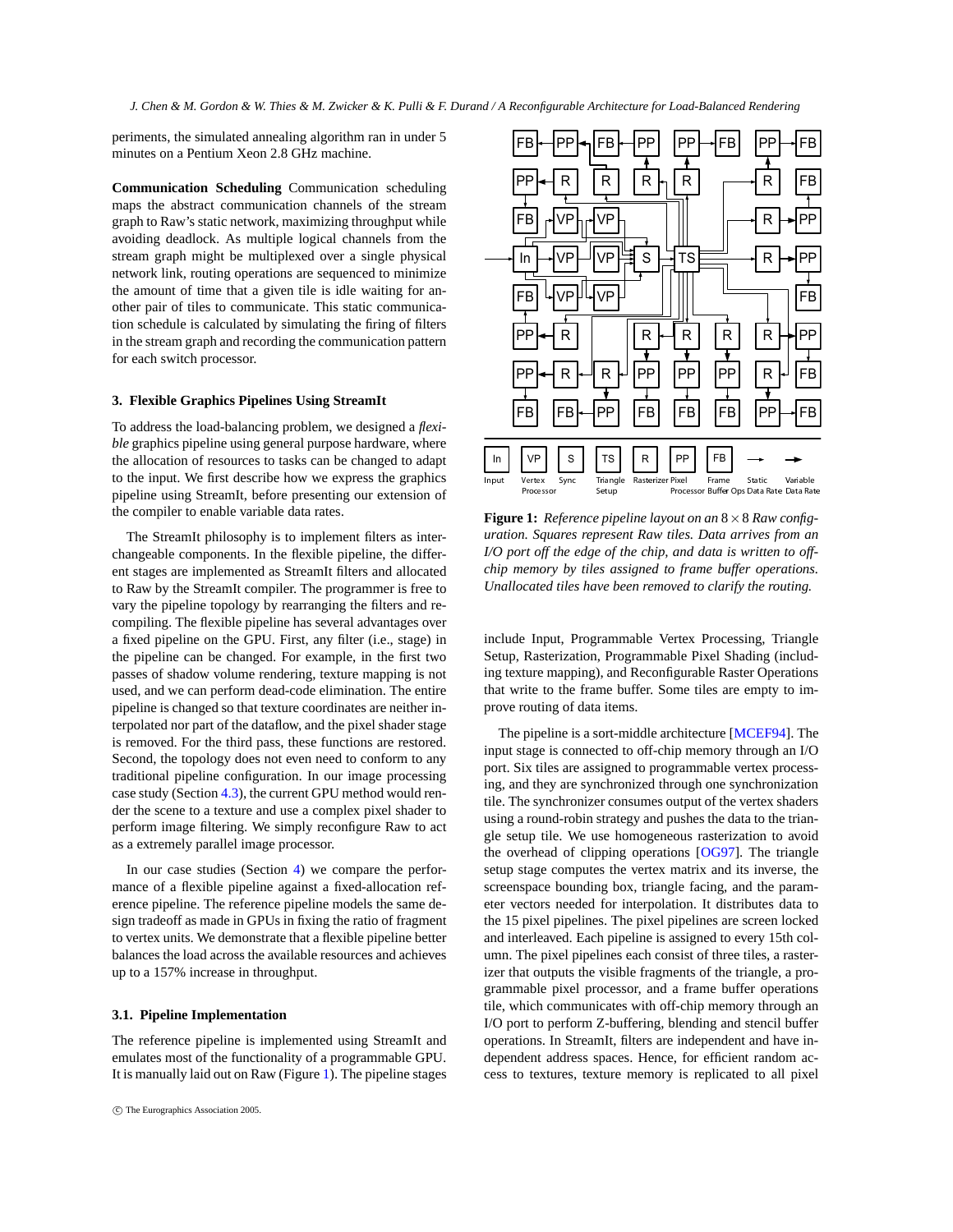processors. In contrast, the frame buffer is not replicated; it is distributed across multiple memory banks. Since the pixel pipelines are screen locked, frame buffer accesses are independent.

We implement data-level parallelism using StreamIt's split-joins at the vertex and pixel level. Our reference pipeline corresponds to the design strategy of current graphics hardware: at design time, a hypothesis is made on the relative usage of the various stages of the pipeline, and a fixed resource allocation is decided to optimize for the situation. As mentioned above, split-joins are used to provide 6 vertex and 15 pixel pipelines.

In contrast, our reconfigurable pipeline builds on the same filters as the reference pipeline, but the programmer varies the topology depending on the rendering pass of the application. It leverages the StreamIt compiler to automatically lay out the stream graph on Raw. The main parameters are the width of the split-joins at the vertex and pixel stages. Where the computation permits, the depth of the pipeline for a certain stage (such as triangle setup or pixel shading) can also be changed. In some cases, the programmer can also omit some of the filters when they are not needed. Together, flexible resource allocation and dead-code elimination greatly improve performance.

While the automatic assignment of filters to tiles by the compiler provides great flexibility, the layout is not necessarily optimal. Automatic layout can act as a good first approximation so the programmer can iterate on pipeline configurations without having to manually configure the tiles, after which the programmer is free to tweak the layout. In our benchmarks, we use the automatic layouts without modification.

# **3.2. Switching Between Configurations**

We only consider *static load balancing*, where it is assumed that the programmer has *a priori* knowledge of the upcoming frame, rendering pass, or even part of a frame. This scenario is realistic for a wide range of applications where the programmer has already profiled the application. Static load balancing is achieved via user-specified "context switches" between pre-compiled stream graphs when the load is expected to change. Switching between configurations involves flushing the pipeline and having each tile jump to the code for its new task. These context switches may or may not incur some cost. Consider the case of a multi-pass rendering algorithm such as shadow volume rendering. Each pass places the load on a different part of the pipeline and we would like to switch configurations between them. In this case, a pipeline flush occurs between passes anyway, so the overhead of the branch (and possible instruction cache miss) is negligible. The other case is a configuration switch *within* a frame. An example of this would be rendering a scene with a detailed character (vertex limited) over a background composed of large triangles (fragment limited). Normally, a flush

would not occur; the programmer must profile the application and decide if the overhead from the flush is greater than the performance increase of the new configuration.

#### <span id="page-5-0"></span>**3.3. Variable Data Rates in StreamIt**

Variable data rates are essential for graphics rendering. Because the number of pixels corresponding to a given triangle depends on the positions of the vertices for that triangle, the input/output ratio of a rasterizer filter cannot be fixed at compile time. This contrasts with traditional applications of stream-based programming such as digital signal processing that exhibit a fixed ratio of output to input and can be implemented using synchronous dataflow models. In particular, the original version of StreamIt relies on the static data rate assumption.

We augmented the StreamIt language and compiler to support variable data rates between filters. The language extension is simple, allowing the programmer to specify a data rate as variable. On the compiler side, variable data rates are supported by dividing the stream graph into *static-rate subgraphs*. Each subgraph represents a stream in which child filters have static data rates for internal communication. A variable data rate can appear only between subgraphs. The phases of the StreamIt to Raw mapping are described below.

**Partitioning with Variable Data Rates** In this paper, we rely on manual partitioning. Because the programmer might have application-specific knowledge about the relative load between different subgraphs, she should write the application to have the appropriate number of filters in each stage. The compiler maps each filter to a single tile. The programmer can easily adjust the number of filters allocated to a given task using StreamIt's parameterized split-joins.

**Layout with Variable Data Rates** Variable data rates impose two new layout constraints. First, a switch processor must not interleave routing operations for distinct static subgraphs. Because the relative execution rates of subgraphs are unknown at compile time, it is impossible to generate a static schedule that interleaves operations from two subgraphs without risking deadlock. Second, there is a constraint on the links between subgraphs: variable-rate communication channels that are running in parallel and have downstream synchronization must not cross on the chip. Even when such channels are mapped to the dynamic network, deadlock can result if such channels share a junction, since a high-traffic channel can block another. However, this constraint is only needed in the general case; our benchmarks do not contain synchronization between variable-rate streams. In our implementation, these constraints are incorporated into the cost function in the form of large penalties for illegal layouts.

**Communication Scheduling with Variable Data Rates** Communication scheduling requires a simple extension: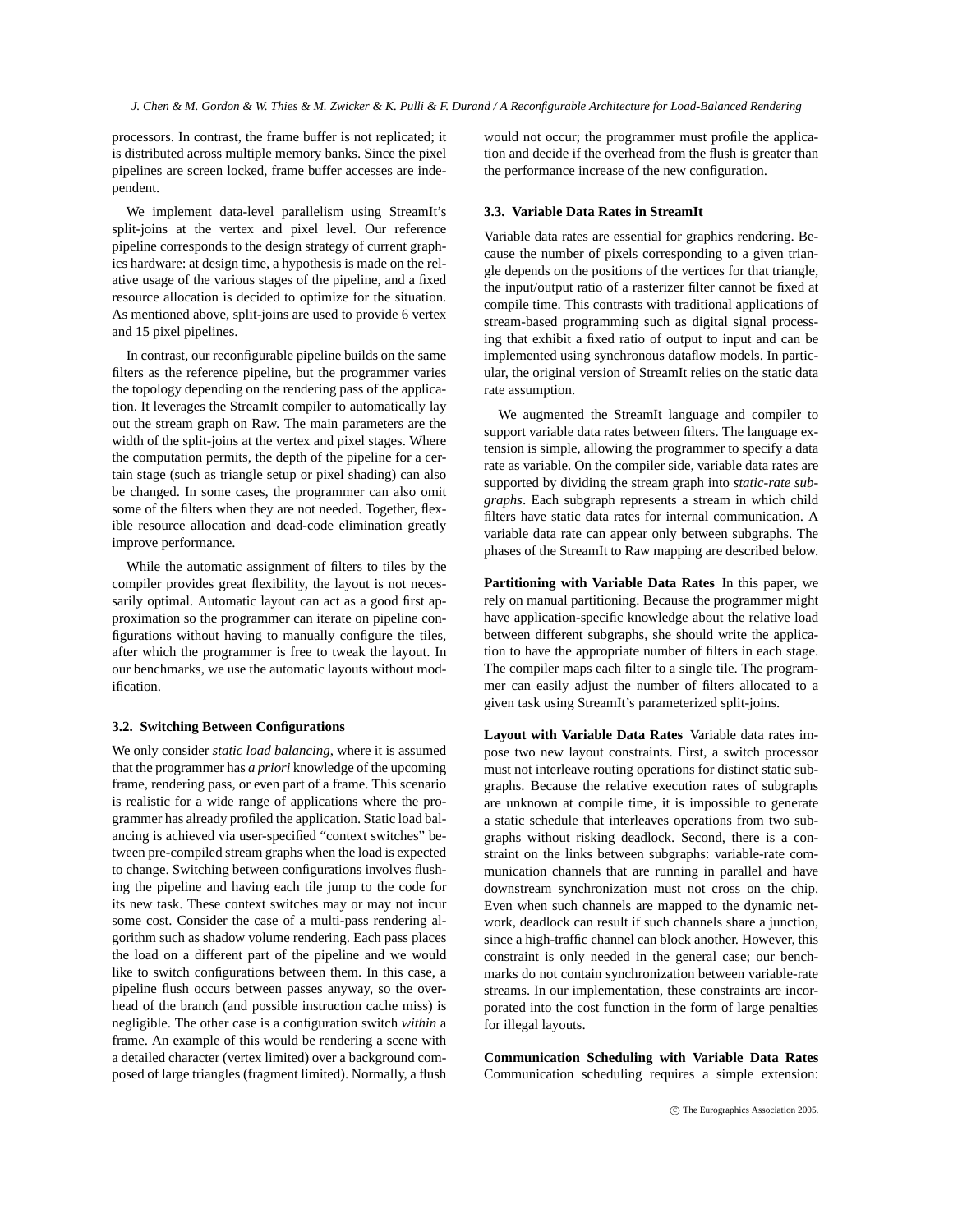J. Chen & M. Gordon & W. Thies & M. Zwicker & K. Pulli & F. Durand / A Reconfigurable Architecture for Load-Balanced Rendering



**Figure 2:** *Output Images. Case studies 1 through 4, left to right. Original Resolution:*  $600 \times 600$ *.* 

<span id="page-6-1"></span>channels with variable data rates are mapped to Raw's general dynamic network (rather than the static network, which requires a fixed communication pattern). Within each subgraph, the static network is still used. Our implementation avoids the cost of constructing the dynamic network header for every packet; instead, we construct the header once at initialization time. Even though the rate of communication is variable, the endpoints of each communication channel are determined at compile time.

## <span id="page-6-0"></span>**4. Case Studies**

We study a number of rendering scenarios to demonstrate the load imbalance present on a fixed hardware allocation. We also show how the imbalance can be alleviated and performance improved by reallocating resources appropriately.

In the following case studies, we list performance numbers in terms of triangles per second and percent utilization. The screen resolution is fixed at  $600 \times 600$  pixels. See Figure [2](#page-6-1) for output images. Pipeline stage utilization is computed as the number of instructions completed by all tiles assigned to that stage divided by the number of instruction slots for all the tiles of the stage. Note that this metric for processor utilization is unlikely to reach 100% in any scenario, even in highly parallel computations such as image filtering (Section [4.3\)](#page-7-0). While each tile is fully pipelined, it is unlikely to achieve 1 instruction per clock cycle. Floating point operations incur a 4-cycle latency, local memory accesses have a 3-cycle latency, and there are likely to be data hazards in the computation. Also, Raw's in-order, single-issue compute processor uses static branch prediction with a mis-prediction penalty of 3 cycles.

## **4.1. Case Study 1: Phong Shading**

Consider the case of rendering a coarsely tessellated polyhedron composed of large triangles with per pixel Phong shading. In the vertex shader, the vertex's world space position and normal are bound as texture coordinates. The rasterizer interpolates the texture coordinates across each triangle and the pixel shader computes the lighting direction and the diffuse and specular contributions. Most of the load is expected to be on the fragment processor.

| Case<br>Study           | <b>Instructions</b><br>Removed | <b>Throughput</b><br>Improvement |
|-------------------------|--------------------------------|----------------------------------|
| Case 1: Phong Shading   | $-1%$                          | 55%                              |
| Case 2: Shadow Volumes  | 46%                            | 62%                              |
| pass 1                  | 62%                            | 126%                             |
| pass 2                  | 63%                            | 126%                             |
| pass 3                  | 24%                            | 13%                              |
| Case 4: Particle System | 13%                            | 157%                             |

<span id="page-6-2"></span>**Table 1:** *Fraction of dynamic instructions removed and throughput improvement when using a flexible resource allocation rather than a fixed resource allocation.*

**Reference Pipeline** As expected, the reference pipeline suffers from an extreme load imbalance. The fragment processor is at 68% utilization, the rasterizer is at 17%, while the other units are virtually idle  $(< 1\%)$  (Figure [5\)](#page-10-0). Throughput is 4060 triangles per second.

**Flexible Pipeline** We tried several different allocations for this scenario. We varied the ratio between vertex and fragment processors as well as the depth of the pixel pipelines. We discovered that the largest gain in performance came when we pipelined the pixel shader onto two tiles; the layout is shown in Figure [3.](#page-7-1)

In this allocation, the first pixel processor is at 74% utilization, and the second at 60%. The rasterization stage's utilization increases to 31%. The load-balance has improved significantly. This allocation achieves a throughput of 6280 triangles per second, a 55% increase over the fixed allocation (Table [1\)](#page-6-2).

## **4.2. Case Study 2: Multi-Pass Rendering—Shadow Volumes**

To demonstrate the utility of a flexible pipeline, we benchmarked shadow volume rendering, a popular technique for generating real-time hard shadows. In this algorithm, the load shifts significantly over the three passes. In the first pass, the depth buffer is initialized with the depth values of the scene geometry. In our scene, the triangles are relatively large and the computation is rasterization bound. In the second pass, the shadow volume itself is rendered. This incurs a significant load on the rasterizer which has to rasterize large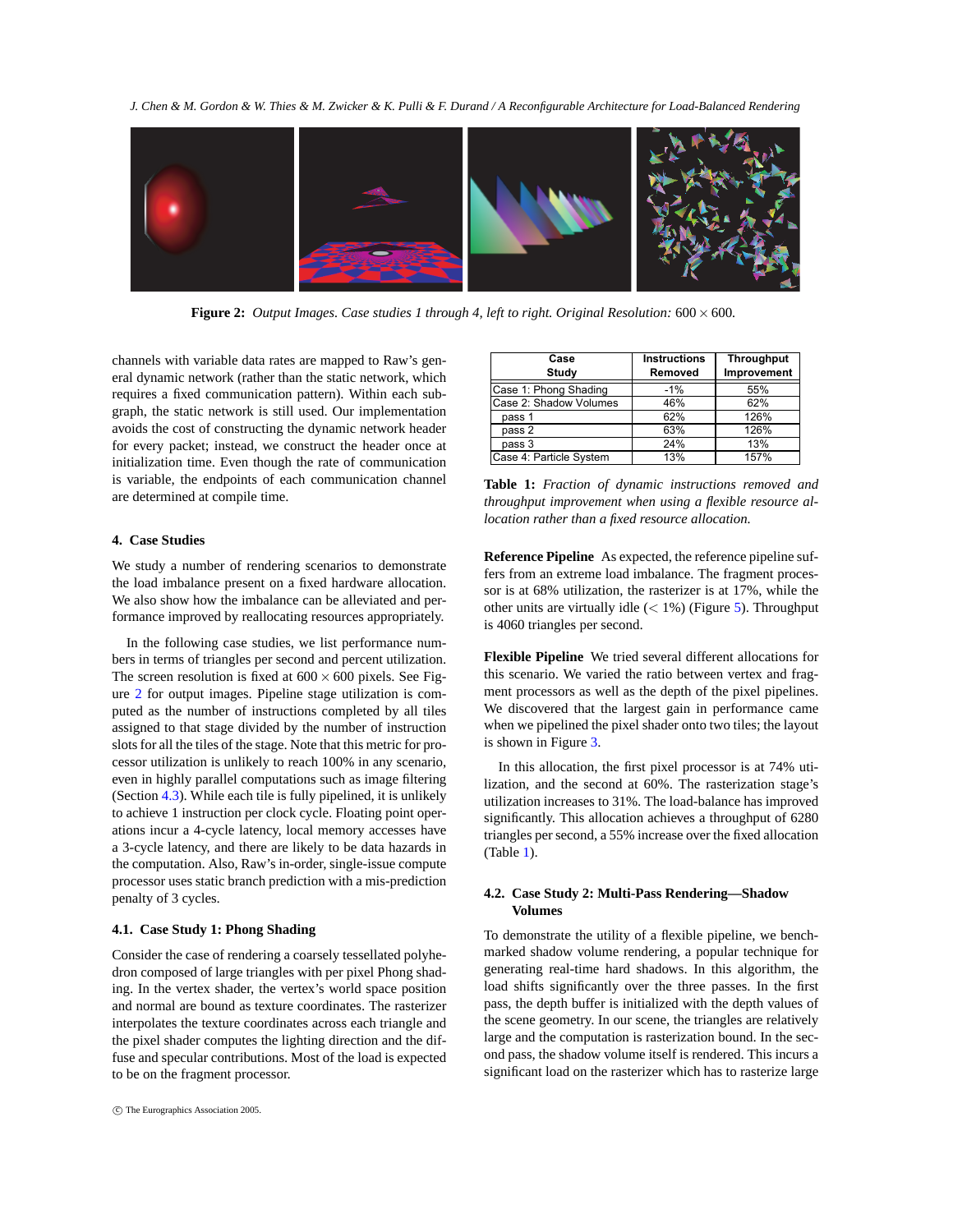J. Chen & M. Gordon & W. Thies & M. Zwicker & K. Pulli & F. Durand / A Reconfigurable Architecture for Load-Balanced Rendering

<span id="page-7-2"></span>

<span id="page-7-1"></span>Figure 3: Compiler generated allocation for case study #1. It has 1 vertex processor and 12 pixel pipelines, with 2 fragment processors per pixel pipeline.

shadow volume polygons, and the frame buffer operations, which must perform a depth test and update the stencil buffer. In the final pass, the fragment shader is used to texture map the geometry and the computation is fragment-limited.

Reference Pipeline In the first pass, as expected, the rasterization stage is the bottleneck at 69% utilization. It takes approximately 55 floating point operations for the software rasterizer to output each fragment. The pixels are output in screen-aligned order and memory access is very regular for the large triangles. The frame buffer updates only achieve a 7% utilization. The other units in the pipeline are virtually idle, with the exception of the pixel shader use at 6%; it simply forwards rasterized fragments to the frame buffer operations unit. Throughput is 933 triangles / second.

On the second pass, the results are virtually identical, with a slight increase in utilization at the frame buffer operations stage where the Z-Fail algorithm updates the stencil buffer based on triangle orientation. Throughput is 752 triangles / second.

In the final pass, the pixel processor retrieves four samples from memory per fragment to perform texturing with bilinear filtering. This causes a number of cache misses and also stalls the rasterizer upstream. Rasterizer utilization drops to 50% and the pixel shader utilization is 42% due to the number of cache misses. Throughput is 651 triangles per second.

Flexible Pipeline The first two passes are rasterization bound, so the allocation is changed to use only 1 tile for vertex processing. Neither pass requires pixel shading, so the stage is removed completely and the tiles are reallocated to increase the number of pixel pipelines to 20 (Figure 4). Since the input vertices do not contain any attributes other than position, we can safely remove interpolation and parameter vector calculation for the other attributes from the rasterization and triangle setup stages. As shown in Table 1, a total of 46% fewer dynamic instructions are fired compared to the reference pipeline.

We achieve more than a 100% increase in throughput over the reference pipeline for both the first and second passes. In the first pass, throughput improves 126% to 2110 triangles / second, and in the second pass, throughput also improves 126% to 1700 triangles / second. It is interesting to note that although load balancing between stages improves (Figure 5), the utilization in the rasterization stage actually decreases from 71% down to 49%.

The final pass is fragment processing limited due to the expensive texture memory accesses, so we pipeline that stage. We use only 1 tile for vertex processing, and allocate 12 pixel pipelines, with two tiles (pipelined) for the pixel shader: the first tile retrieves the samples, the second performs the interpolation. Using this configuration, throughput increases 13% to 736 triangles / second. Utilization of the rasterizer, first pixel shader, and second pixel shader are 34%, 31%, and 32%, respectively.

# <span id="page-7-0"></span>4.3. Case Study 3: Image Processing-Poisson Depth-of-Field

Image processing requires a quite different pipeline architecture than 3D rendering. Since we are using a general purpose architecture, we do not need to map the computation onto a traditional graphics pipeline. Consider the Poisson-disc fake depth-of-field algorithm by ATI [Sch04]. In a GPU implementation, the final pass of the algorithm would require rendering a large screen-aligned quadrilateral and performing the filtering in the pixel shader. The operation is extremely fragment bound since the scene contains only 2 triangles and the pixel shader must perform many texture accesses per output pixel.

In the flexible pipeline, each tile is allocated as an image filtering unit. We express the tile configuration using a 62way StreamIt split-join. We use 62 tiles because the input requires one tile and incorporation of the split-join requires one tile. The color and depth buffers are split into 62 blocks. At  $600 \times 600$  resolution, the blocks fit in the data cache of a tile. The tiles achieve a 38% utilization and a throughput of 122 frames per second. Due to the memory-intensive nature of the operation, 100% utilization is not reached—each cache hit incurs a 3-cycle latency.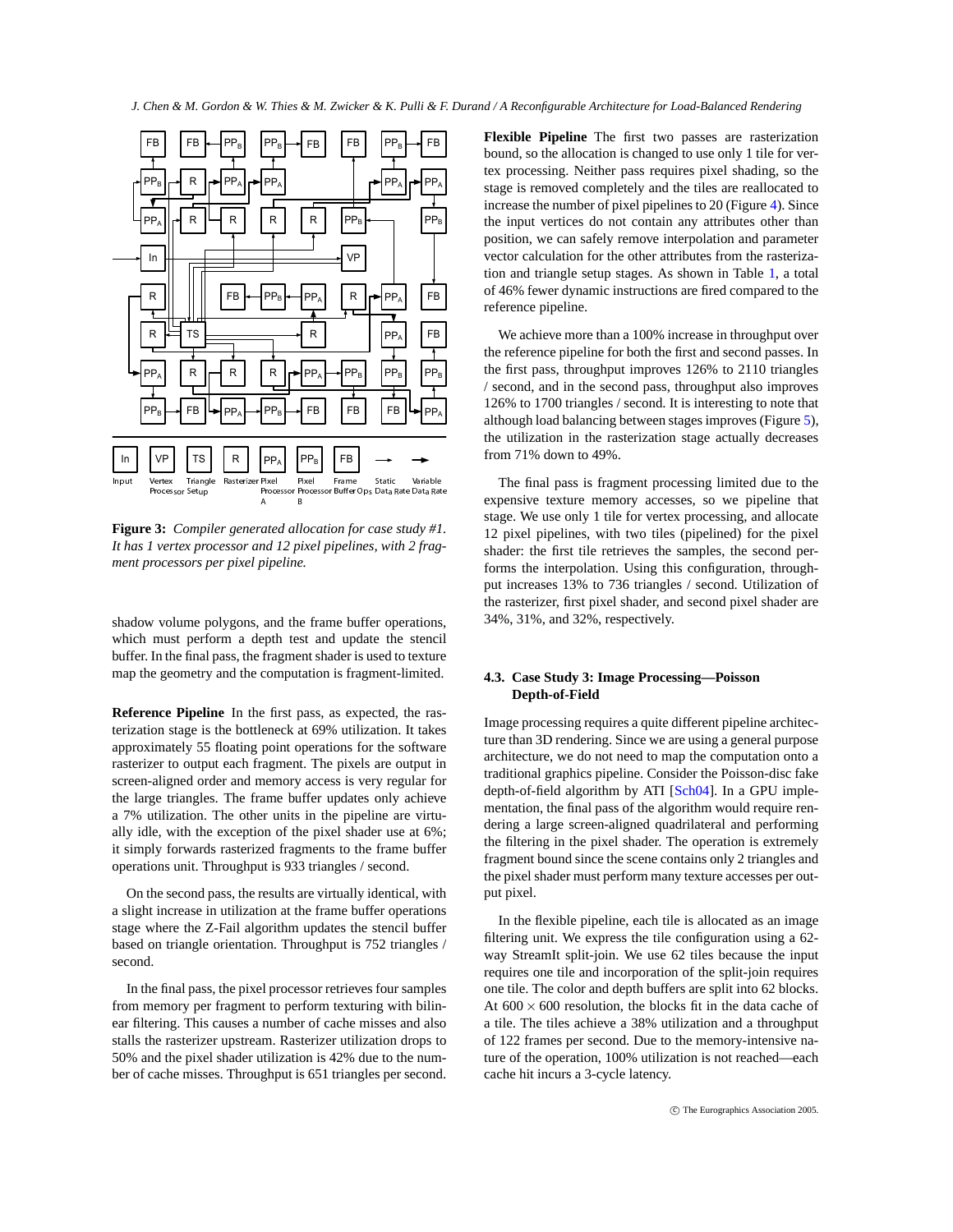J. Chen & M. Gordon & W. Thies & M. Zwicker & K. Pulli & F. Durand / A Reconfigurable Architecture for Load-Balanced Rendering



<span id="page-8-0"></span>Figure 4: Compiler generated layout for case study #2.

#### 4.4. Case Study 4: Particle System

In our fourth experiment, we consider automatic tessellation and procedural deformation of geometric primitives. We modify the vertex shaders to receive a triangle as input and output 4 complete triangles. Each vertex is given a small random perturbation. Since the input triangles require no shading and occupy only a small area on the screen, we expect this scene to be vertex-limited on the reference pipeline.

Reference Pipeline It turns out, however, that the bottleneck lies in the triangle setup stage. Triangle setup has a 49% utilization, the rasterizer is at 22%, and the other units are stalled  $(< 4\%)$  (Figure 5). In retrospect, this is unsurprising; our sort-middle architecture requires output vertices to be synchronized and contains only one triangle setup stage. Since the triangles are small, setup takes a proportionally large amount of computation relative to rasterization.

Flexible Pipeline Noticing that triangle setup is a bottleneck, we pipeline it by dividing the work onto two tiles and forwarding the necessary data. We also adjust the pipeline to remove unnecessary computation, such as texture coordinate interpolation in the rasterizer and computation of parameter vectors in triangle-setup. As shown in Table 1, 13% of the dynamic instructions are removed and the pipelined version obtains a performance increase of 157% over the reference pipeline. Even though we originally misjudged where the bottleneck would be, this case still illustrates the benefit of a flexible architecture: we can improve performance by transferring a tile from an idle stage to a busy one.

## 4.5. Discussion

In the above experiments, we have compared triangle throughput achieved by a fixed and a flexible resource allocation under several rendering scenarios. We have shown that flexible resource allocation can increase throughput up to 157%. We believe these results are indicative of the speedups that could be obtained by designing more flexible GPU architectures. However, the absolute performance obtained by Raw is orders of magnitude lower than current GPUs. As technology improves, this can be addressed by integrating more tiles on the Raw chip: Raw has a homogeneous and scalable design that is free of global communication structures. Combining the specialized computational resources of GPUs (e.g., the rasterizers) with the flexible communications infrastructure of Raw seems to be a promising research challenge.

# 5. Conclusions and Future Work

We have presented a graphics hardware architecture based on a multicore processor, where load balancing is achieved at compile-time, by reconfiguring the resource allocation. Both the 3D rendering pipeline and shaders are expressed in the same stream-based language, allowing for full programmability and load-balancing. Although our prototype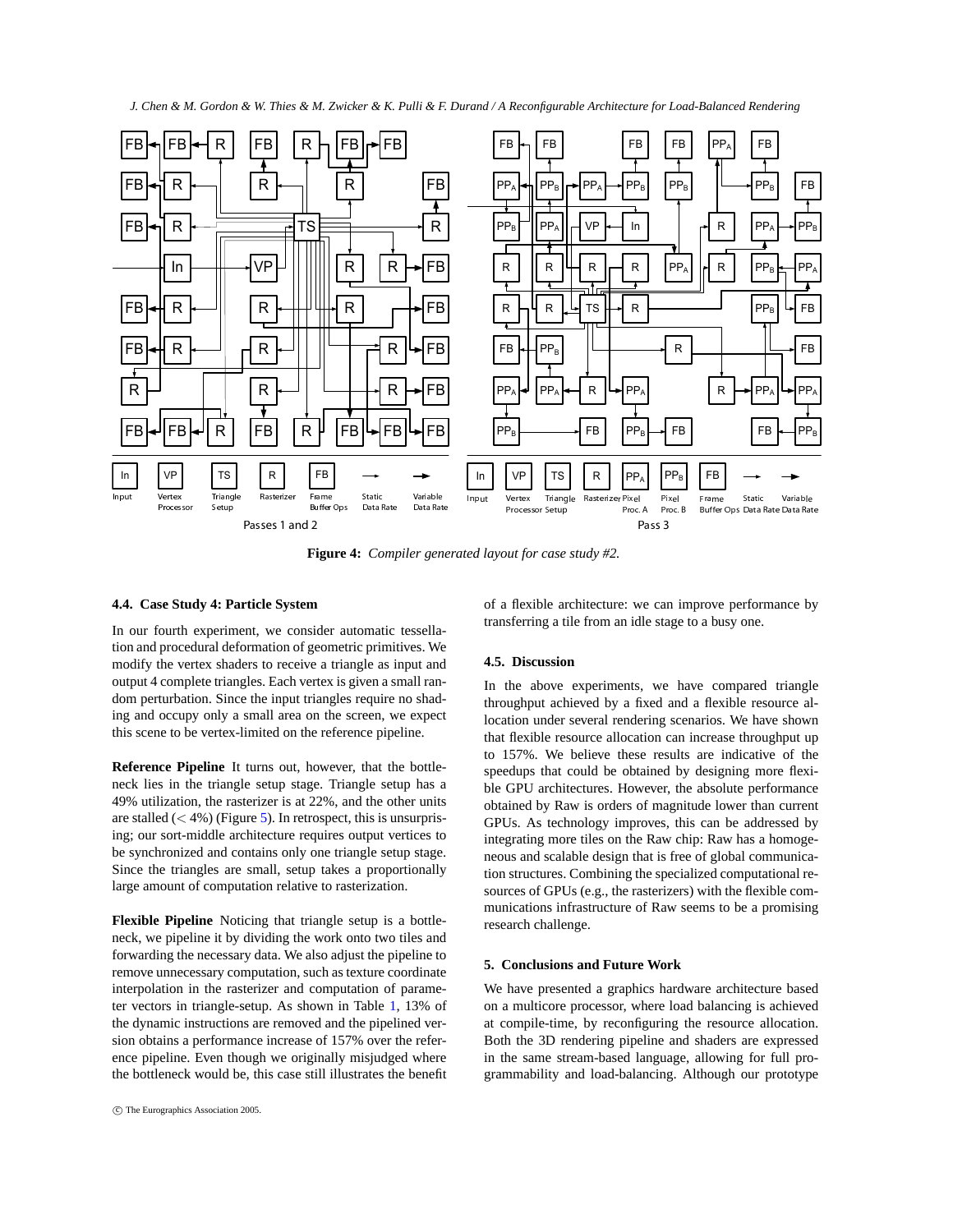cannot compete with state-of-the-art GPUs, we believe it is an important first step in addressing the load-balancing challenge in graphics architecture.

We are working on alleviating the current limitations of our approach. We are studying the replacement of certain computation tiles by specialized rasterizers since this is the stage of the graphics pipeline that benefits most from specialization. We are also studying the memory hierarchy for optimal graphics performance, in particular the prefetching of textures. With prefetching, texture mapping performance can be greatly improved. Dynamic load balancing isthe most exciting avenue of future work. A first intermediate step might exploit the statistics from the previous frame to refine resource allocation orswitch between different pre-compiled versions of the pipeline. In the future, we expect that graphics hardware will be introspective and will be able to switch resource allocation within a frame or rendering pass depending on the relative load of computation units and on the occupancy of its buffers. Achieving the proper granularity for such changes and the appropriate state maintenance are the biggest challenges.

## **6. Acknowledgements**

We thank Mike Doggett and Eric Chan for all their help on this project. We also thank David Wentzlaff, Patrick Griffin, Rodric Rabbah, and Jasper Lin for helpful discussions and feedback. John Owens was involved in the formative stages of this work. We thank the Raw group (esp. Jonathan Eastep) for support with the Raw simulator. Michael Gordon and Bill Thies thank their advisor, Saman Amarasinghe, for his support and guidance. Raw and StreamIt are supported by DARPA grant PCA F29601-03-2-0065, NSF award EIA-0071841, and the MIT Oxygen Alliance. In addition, StreamIt is supported by DARPA grant HPCA/PERCS W0133890 and NSF award CNS-0305453.

# **References**

- <span id="page-9-12"></span>[BFH∗04] BUCK I., FOLEY T., HORN D., SUGERMAN J., FA-TAHALIAN K., HOUSTON M., HANRAHAN P.: Brook for GPUs: Stream Computing on Graphics Hardware. *ACM Trans. Graph. 23*, 3 (2004). [3](#page-2-2)
- <span id="page-9-15"></span>[Bly05] BLYTHE D.: Windows Graphics Overview. *WINHEC 2005* (2005). [3](#page-2-2)
- <span id="page-9-3"></span>[EIH00] ELDRIDGE M., IGEHY H., HANRAHAN P.: Pomegranate: A Fully Scalable Graphics Architecture. In *SIGGRAPH* (2000). [2](#page-1-1)
- <span id="page-9-6"></span>[EMP∗97] EYLES J., MOLNAR S., POULTON J., GREER T., LASTRA A., ENGLAND N., WESTOVER L.: PixelFlow: The Realization. In *SIGGRAPH / Eurographics Workshop on Graphics hardware* (1997). [2](#page-1-1)
- <span id="page-9-1"></span>[GTK∗02] GORDON M., THIES W., KARCZMAREK M., LIN J., MELI A. S., LEGER C., LAMB A. A., WONG J., HOFFMAN H., MAZE D. Z., AMARASINGHE S.: A Stream Compiler for

Communication-Exposed Architectures. In *ASPLOS* (2002). [2,](#page-1-1) [4](#page-3-1)

- <span id="page-9-5"></span>[HHN∗02] HUMPHREYS G., HOUSTON M., N<sup>G</sup> R., FRANK R., AHERN S., KIRCHNER P. D., KLOSOWSKI J. T.: Chromium: A Stream-Processing Framework for Interactive Rendering on Clusters. In *SIGGRAPH* (2002). [2](#page-1-1)
- <span id="page-9-2"></span>[ISH98] IGEHY H., STOLL G., HANRAHAN P.: The Design of a Parallel Graphics Interface. In *SIGGRAPH* (1998). [2](#page-1-1)
- <span id="page-9-8"></span>[LKM01] LINDHOLM E., KILGARD M. J., MORETON H.: A User-Programmable Vertex Engine. In *SIGGRAPH* (2001). [3](#page-2-2)
- <span id="page-9-19"></span>[MCEF94] MOLNAR S., COX M., ELLSWORTH D., FUCHS H.: A Sorting Classification of Parallel Rendering. *IEEE Comput. Graph. Appl. 14*, 4 (1994). [5](#page-4-2)
- <span id="page-9-10"></span>[MGAK03] MARK W. R., GLANVILLE R. S., AKELEY K., KIL-GARD M. J.: Cg: A System for Programming Graphics Hardware in a C-like Language. *ACM Trans. Graph. 22*, 3 (2003). [3](#page-2-2)
- <span id="page-9-11"></span>[MQP02] MCCOOL M. D., QIN Z., POPA T. S.: Shader Metaprogramming. In *Graphics Hardware* (2002). [3](#page-2-2)
- <span id="page-9-14"></span>[MTP∗04] MCCOOL M., TOIT S. D., POPA T., CHAN B., MOULE K.: Shader Algebra. In *SIGGRAPH* (2004). [3](#page-2-2)
- <span id="page-9-4"></span>[NK96] NISHIMURA S., KUNII T. L.: VC-1: A Scalable Graphics Computer with Virtual Local Frame Buffers. In *SIGGRAPH* (1996). [2](#page-1-1)
- <span id="page-9-13"></span>[ODK∗00] OWENS J. D., DALLY W. J., KAPASI U. J., RIXNER S., MATTSON P., MOWERY B.: Polygon Rendering on a Stream Architecture. In *Graphics Hardware* (2000). [3](#page-2-2)
- <span id="page-9-20"></span>[OG97] OLANO M., GREER T.: Triangle Scan Conversion using 2D Homogeneous Coordinates. In *Graphics Hardware* (1997). [5](#page-4-2)
- <span id="page-9-7"></span>[PH89] POTMESIL M., HOFFERT E. M.: The Pixel Machine: A Parallel Image Computer. *SIGGRAPH* (1989). [2](#page-1-1)
- <span id="page-9-9"></span>[PMTH01] PROUDFOOT K., MARK W. R., TZVETKOV S., HANRAHAN P.: A Real-time Procedural Shading System for Programmable Graphics Hardware. In *SIGGRAPH* (2001). [3](#page-2-2)
- <span id="page-9-21"></span>[Sch04] SCHEUERMANN T.: Advanced Depth of Field. *GDC 2004* (2004). [8](#page-7-2)
- <span id="page-9-18"></span>[TKA02] THIES W., KARCZMAREK M., AMARASINGHE S.: StreamIt: A Language for Streaming Applications. In *International Conference on Compiler Construction* (2002). [4](#page-3-1)
- <span id="page-9-0"></span>[TKM∗02] TAYLOR M. B., KIM J., MILLER J., WENTZLAFF D., GHODRAT F., GREENWALD B., HOFFMANN H., JOHN-SON P., LEE J.-W., LEE W., MA A., SARAF A., SENESKI M., SHNIDMAN N., STRUMPEN V., FRANK M., AMARAS-INGHE S., AGARWAL A.: The Raw Microprocessor: A Computational Fabric for Software Circuits and General Purpose Programs. *IEEE Micro* (2002). [2,](#page-1-1) [3](#page-2-2)
- <span id="page-9-17"></span>[TLAA03] TAYLOR M. B., LEE W., AMARASINGHE S., AGAR-WAL A.: Scalar Operand Networks: On-Chip Interconnect for ILP in Partitioned Architectures. In *HPCA* (2003). [3](#page-2-2)
- <span id="page-9-16"></span>[TLM∗04] TAYLOR M. B., LEE W., MILLER J., WENTZLAFF D., BRATT I., GREENWALD B., HOFFMANN H., JOHNSON P., KIM J., PSOTA J., SARAF A., SHNIDMAN N., STRUMPEN V., FRANK M., AMARASINGHE S., AGARWAL A.: Evaluation of the Raw Microprocessor: An Exposed-Wire-Delay Architecture for ILP and Streams. In *ISCA* (2004). [3](#page-2-2)